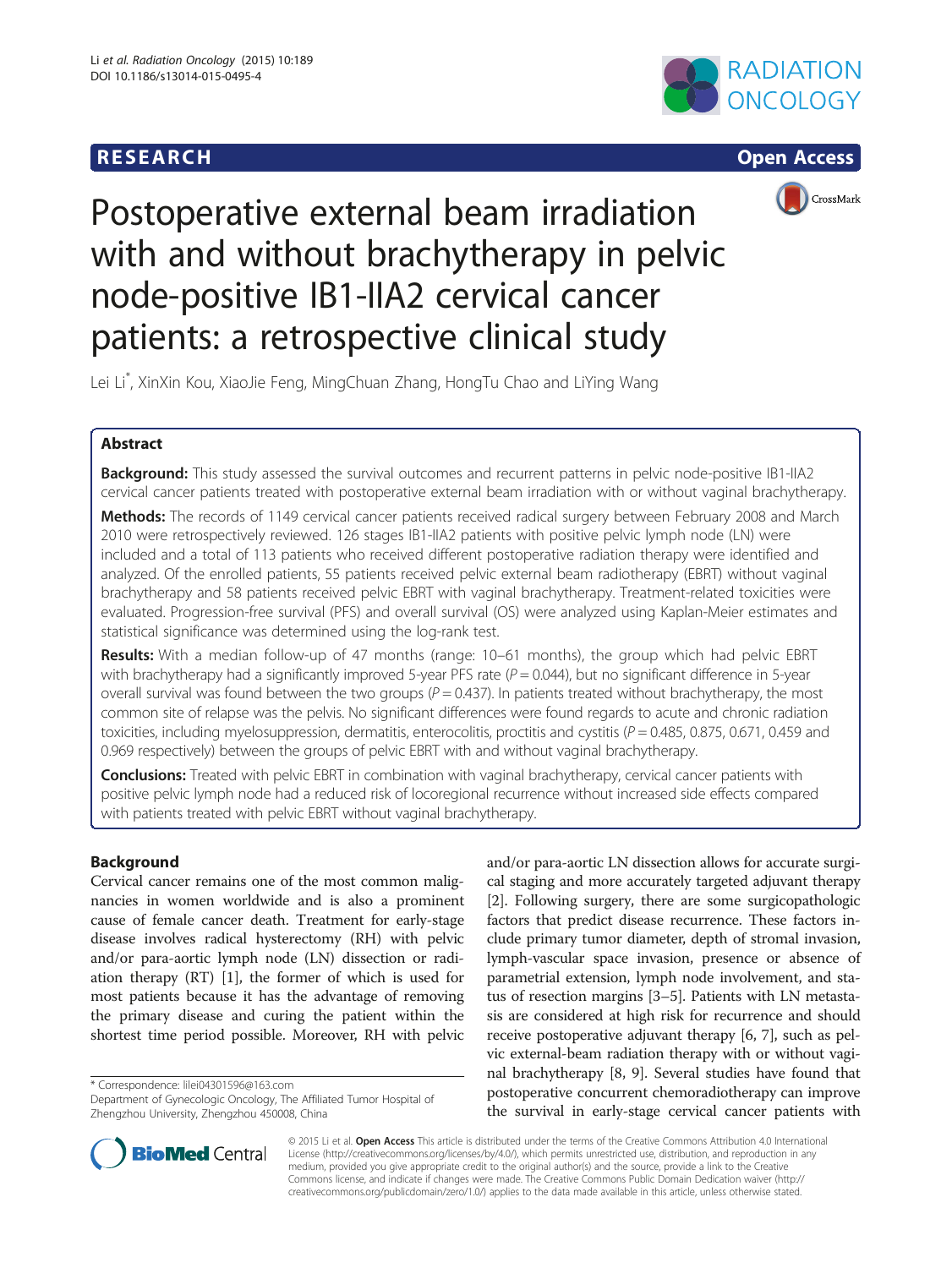adverse risk factors by comparing with pelvic radiation therapy alone as adjuvant therapy [\[6, 10](#page-5-0)]. Few studies, however, have evaluated the outcomes of different adjuvant therapy strategies for postoperative node-positive patients with or without vaginal brachytherapy, and standard postoperative adjuvant therapy has not been established [[11](#page-5-0), [12\]](#page-5-0). Therefore, the aim of this study was to evaluate the long-term outcomes of cervical carcinoma patients with positive pelvic lymph nodes underwent pelvic threedimensional conformal radiotherapy (3D-CRT) with or without vaginal brachytherapy and treatment-related toxicities, as these patients may benefit from these treatments with improved survival.

# Materials and methods **Patients**

The Institutional Review Board of the Tumor Hospital of Zhengzhou University reviewed and approved this study (15CT062) and all study procedures conducted according to the principles expressed in the Declaration of Helsinki. A search was performed to identify cervical cancer patients with FIGO stage IB1-IIA2 disease without evidence of distant disease who were treated between February 2008 and March 2010 by radical abdominal hysterectomy and lymphadenectomy with/without bilateral salpingooophorectomy (Fig. 1). A total of 1149 cervical cancer patients were identified and 1005 patients with negative pelvic LN and 17 patients with positive para-aortic LN found by surgical staging or by CT-based scan before pelvic external-beam RT were excluded in this study and 126 patients met those criteria finally. Thirteen patients had incomplete follow-up and were not included in the study. Of the included 113 patients, 55 patients received pelvic 3D-CRT and concurrent chemotherapy without vaginal brachytherapy (3D-CRT without brachytherapy group), and 58 patients were treated with 3D-CRT and concurrent



chemotherapy with a vaginal brachytherapy boost (3D-CRT with brachytherapy group). Patients with any component of serous neuroendocrine or clear cell differentiation within the tumor and patients with other high risk factors, including parametrial extension and positive margins, were excluded from the analyses. The tumor status and general medical problems of the patients were recorded from their medical records. Informed consent was signed by all patients before treatment.

# External beam RT

Postoperative radiotherapy was performed within 4 weeks of radical surgery. The pelvic radiotherapy consisted of a 6 M-volt (MV) X-ray delivered by a linear accelerator using the anteroposterior parallel opposing technique. Fifty-five patients who underwent pelvic but not para-aortic node dissections received whole pelvis irradiation with 3D-CRT. The median radiation dose was 50 Gy, and it was delivered to areas at risk for microscopic disease in 1.8 or 2.0 Gy fractions once daily for 5 days per week. The pelvic treatment fields generally extended superiorly to include L5. When lateral fields were used, the posterior border encompassed S2. The clinical target volume (CTV) was defined as the area of potential microscopic disease and included the supravaginal portion, cervical stump, paracervical tissue, common iliac lymph nodes, internal and external iliac lymph nodes, obturator lymph nodes, and sacral lymph nodes.

## Intracavitary RT

Fifty-eight patients also received vaginal brachytherapy weekly during external RT. The prescribed dose was 4–7 Gy per fraction to the proximal 3–4 cm of vaginal cuff, with a total dose of 10–15 Gy administered in 1–3 fractions with the integrated after loading treatment planning system. The doses were delivered using high-doserate source iridium-192 with intracavitary vaginal ovoid applicators. During the treatment, patients were evaluated weekly by pelvic examination, and complete blood counts and renal and liver function tests were also performed weekly.

# Concurrent chemotherapy

Patients treated with RT in both groups also received platinum-based chemotherapy, which consisted of 40 mg/m<sup>2</sup> cisplatin weekly.

#### Follow-up evaluation

After the completion of treatment, patients were evaluated every 3 months after completion of treatment for the first year, every 6 months during the following 2 years, and annually thereafter. At each visit, bimanual examination, physical examination, and vaginal cytology were performed for the detection of loco-regional recurrence. Ultrasound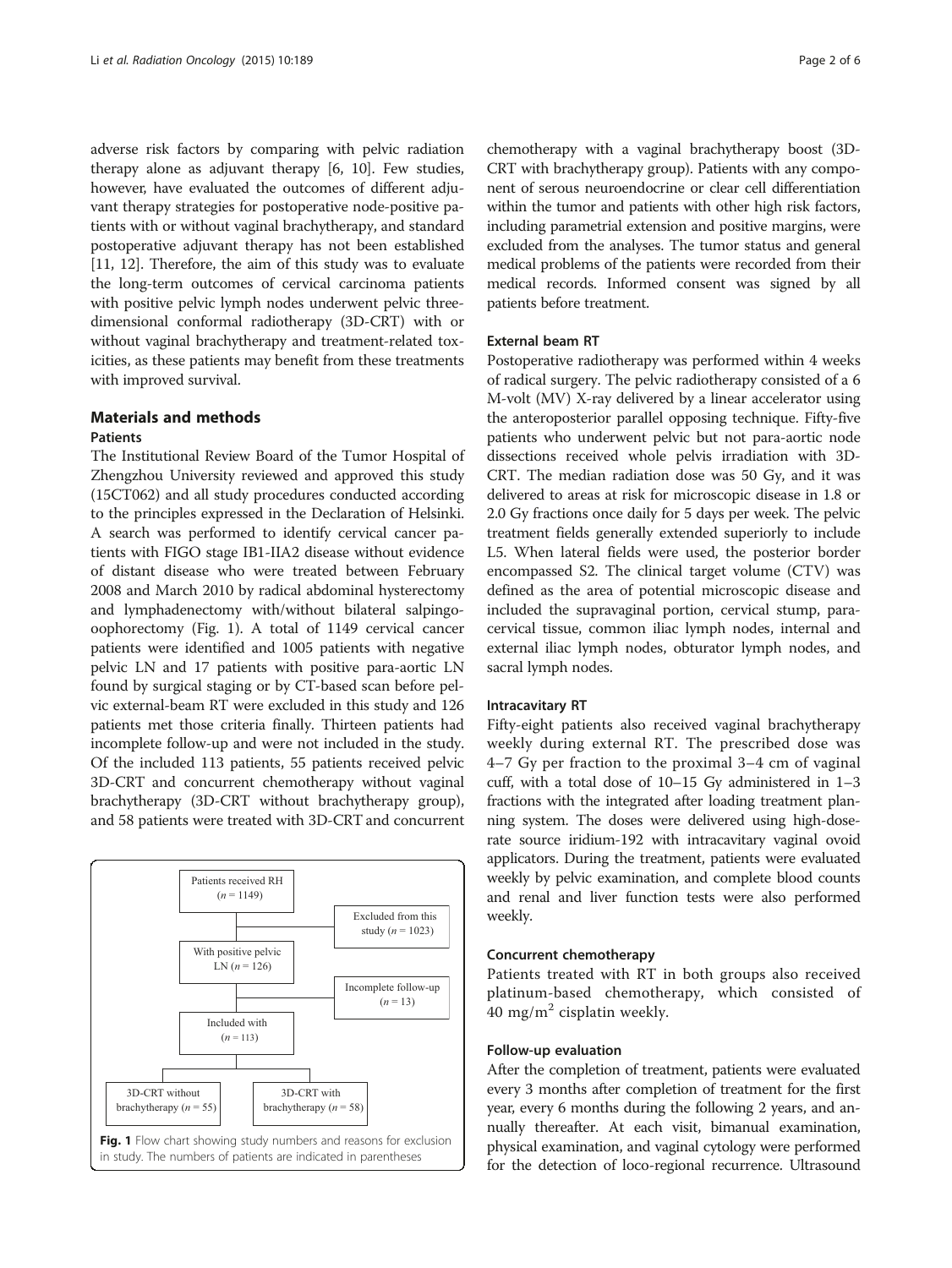or CT scans of the abdomen and pelvic region were performed. Suspected cases of recurrent disease were confirmed by biopsy whenever possible. Progression-free survival (PFS) was calculated from the date of radiotherapy initiation to the date of occurrence of disease progression or the date of last follow-up. Overall survival (OS) was calculated from the date of diagnosis to the date of death or, for surviving patients, to the date of last follow-up. The cause of deaths due to disease, directly or indirectly from treatment-related complications, and unknown causes that occurred less than five years after treatment was confirmed by correspondence, telephone or medical record review. Surviving patients were censored on the date of last follow-up. Sites of recurrence were classified as pelvic or extrapelvic. Pelvic recurrence was further classified as recurrence in the central or peripheral pelvic wall. Extrapelvic sites of recurrence included the paraaortic lymph nodes and other sites, such as the supraclavicular lymph nodes and viscera.

# Statistical analysis

OS and PFS were calculated using the Kaplan-Meier method. Differences between groups were analyzed using the log-rank statistic. The clinical characteristics of the patients, local control, survival, toxicities, and the dosimetric parameter were considered categorical variables and were compared between the two groups using the Student  $t$  test and  $X<sup>2</sup>$  test. Statistical significance was defined at a level of  $P < 0.05$ . All analyses were performed using SPSS version 17.0 (SPSS Inc., Chicago, IL).

# **Results**

# Patient and tumor characteristics

Amount the 1149 patients who received Piver type III radical hysterectomy and lymphadenectomy with/without bilateral salpingo-oophorectomy, 126 patients (10.9 %) were found had pelvic lymph note metastasis. The demographics and clinical characteristics of the patients in this study are summarized in Table 1. The median age of the patients in 3D-CRT without brachytherapy group was 49 years (range 26–73) and the median age of the patients in the 3D-CRT with brachytherapy group was 50 years (range 27–76). There were no statistically significant differences in terms of age, tumor stage, histology, grade, number of dissected lymph nodes and number of positive lymph nodes.

# Clinical outcomes

The median follow-up for patients was 47 months (range: 10–61 months). All time intervals were measured from the time of diagnosis. In the 3D-CRT without brachytherapy group, at the time of the last follow-up, 41 of 55 patients were alive without evidence of disease, 14 patients had experienced recurrence, and nine patients had died. Of the 14 patients with recurrence, ten patients had pelvic

|                 |  | <b>Table 1</b> Clinical and pathologic characteristics of patients by |  |  |
|-----------------|--|-----------------------------------------------------------------------|--|--|
| treatment group |  |                                                                       |  |  |

|                                    | 3D-CRT without<br>brachytherapy<br>$(n = 55)$ | 3D-CRT with<br>brachytherapy<br>$(n = 58)$ | $P$ value |
|------------------------------------|-----------------------------------------------|--------------------------------------------|-----------|
| Age (years, median)                | 49 (26-73)                                    | $50(27-76)$                                | 0.313     |
| FIGO stage                         |                                               |                                            | 0.947     |
| IB <sub>1</sub>                    | 11 $(20.0 %)$                                 | $9(15.5\%)$                                |           |
| IB <sub>2</sub>                    | 13 (24.6 %)                                   | 15 (25.9 %)                                |           |
| IIA1                               | 19 (34.5 %)                                   | 24 (41.4 %                                 |           |
| IIA <sub>2</sub>                   | 12 (21.8 %)                                   | 10 (17.2 %)                                |           |
| Histology                          |                                               |                                            | 0.785     |
| Squamous cell carcinoma            | 47 (85.5 %)                                   | 51 (87.9 %)                                |           |
| Adenocarcinoma                     | 8 (14.5 %)                                    | 7(12.1%                                    |           |
| Grade                              |                                               |                                            | 0.719     |
| 1                                  | 8 (14.5 %)                                    | $9(15.5\%)$                                |           |
| 2                                  | 30 (54.4 %)                                   | 33 (56.9 %)                                |           |
| 3                                  | 17 (30.9 %)                                   | 16 (27.6 %)                                |           |
| Number of retrieved lymph<br>nodes | $74.9 + 4.7$                                  | $24.7 \pm 3.7$                             | 0.825     |
| Number of positive lymph<br>nodes  |                                               |                                            | 1         |
| $\leq$ 3                           | 51 (92.7 %)                                   | 53 (96.4 %)                                |           |
| >3                                 | 4 (7.3 %)                                     | $5(3.6\%)$                                 |           |

recurrence, including six patients with vaginal recurrence, four patients failed with pelvic recurrence, one with paraaortic region recurrence and three patients had distant failure. In 3D-CRT with brachytherapy group, at the time of the last follow-up, 52 of 58 patients were alive without evidence of disease and six patients had experienced recurrence. Of the patients with recurrent, five patients experienced distant failure and died from cervical cancer, and only one patient experienced peripheral pelvic wall recurrence.

A statistically significant difference in PFS was observed between the different adjuvant treatment groups. The 5-year PFS rate was higher in patients treated with 3D-CRT with brachytherapy than in those treated with 3D-CRT only; the PFS at 5 years was 71.1 % in the combined-therapy group and 55.1 % in the 3D-CRT alone group according to the Kaplan-Meier analysis, and this difference was statistically significant  $(P = 0.044)$ (Fig. [2a\)](#page-3-0). The 5-year OS rate for the patients treated with and without vaginal brachytherapy were 72.1 and 64.3 %, respectively, and this difference was not statistically significant ( $P = 0.437$ ) (Fig. [2b](#page-3-0)).

# Acute and chronic radiation toxicities

No treatment-related deaths were observed. Acute and chronic toxicities were assessed using the Acute Radiation Morbidity Scoring Criteria and the Late Radiation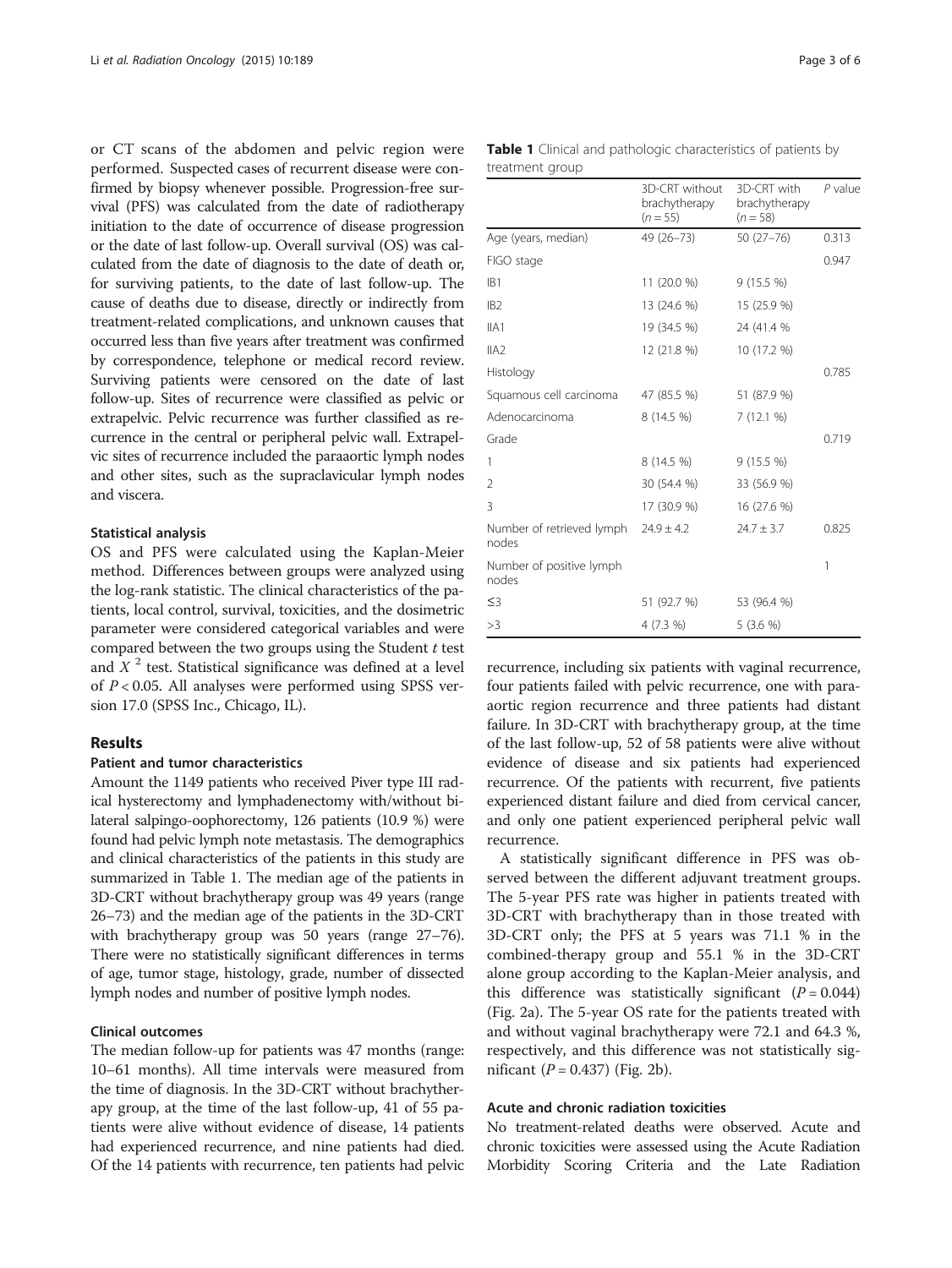<span id="page-3-0"></span>

| <b>Table 2</b> Incidences of acute and late toxicities in groups given |
|------------------------------------------------------------------------|
| 3D-CRT with/without brachytherapy groups according to RTOG/            |
| FORTC criteria                                                         |

| Grade             | 3D-CRT without<br>brachytherapy<br>$(n = 55)$ | 3D-CRT with<br>brachytherapy<br>$(n = 58)$ | P value |
|-------------------|-----------------------------------------------|--------------------------------------------|---------|
| Acute side effect |                                               |                                            |         |
| Leukopenia        |                                               |                                            | 0.485   |
| 0                 | 6 (10.9 %)                                    | $9(15.5\%)$                                |         |
| 1                 | 15 (27.3 %)                                   | 17 (29.3 %)                                |         |
| $\overline{2}$    | 22 (40.0 %)                                   | 20 (34.5 %)                                |         |
| 3                 | 9(16.4%                                       | 10 (17.2 %)                                |         |
| 4                 | $3(5.5\%)$                                    | $2(3.4\%)$                                 |         |
| Dermatitis        |                                               |                                            | 0.875   |
| 0                 | 31 (56.4 %)                                   | 34 (58.6)                                  |         |
| 1                 | 20 (36.4 %)                                   | 19 (32.8 %)                                |         |
| $\overline{2}$    | 4 (7.3 %)                                     | 5(8.6%)                                    |         |
| 3                 | $0(0\%)$                                      | $0(0\%)$                                   |         |
| 4                 | $0(0\%)$                                      | $0(0\%)$                                   |         |
| Enterocolitis     |                                               |                                            | 0.671   |
| 0                 | 32 (58.2 %)                                   | 33 (56.9 %)                                |         |
| 1                 | 20 (36.4 %)                                   | 18 (31.0 %)                                |         |
| $\overline{2}$    | 3(5.5%)                                       | 6 (10.3 %)                                 |         |
| 3                 | $0(0\%)$                                      | 1(1.7%)                                    |         |
| 4                 | $0(0\%)$                                      | $0(0\%)$                                   |         |
| Late side effect  |                                               |                                            |         |
| Proctitis         |                                               |                                            | 0.459   |
| 0                 | 30 (54.5 %)                                   | 29 (50.0 %)                                |         |
| $\mathbf{1}$      | 18 (32.7 %)                                   | 23 (39.7 %)                                |         |
| $\mathfrak{D}$    | 7 (12.7 %)                                    | 8 (13.8 %)                                 |         |
| 3                 | $0(0\%)$                                      | 1(1.7%)                                    |         |
| $\overline{4}$    | $0(0\%)$                                      | $0(0\%)$                                   |         |
| Cystitis          |                                               |                                            | 0.969   |
| 0                 | 34 (61.8 %)                                   | 35 (60.3 %)                                |         |
| 1                 | 14 (25.5 %)                                   | 15 (25.9 %)                                |         |
| $\overline{2}$    | 7 (12.7 %)                                    | $6(10.3\%)$                                |         |
| 3                 | $1(1.8\%)$                                    | 2(3.4%                                     |         |
| 4                 | 0(%)                                          | $0(0\%)$                                   |         |

Morbidity Scoring Scheme of the RTOG. Toxicities that occurred more than 3 months after the start of radiotherapy were considered as late toxicities. The major acute reactions observed included myelosuppression, proctitis, dermatitis bellyache, diarrhea, and acute cystitis. Myelosuppression was the most common undesirable side effect for both groups. No significant differences were found in leukopenia, dermatitis, enterocolitis, proctitis and cystitis between the two groups  $(P = 0.485, 0.875,$ 0.671, 0.459 and 0.969 respectively), as shown in Table 2.

# **Discussion**

Women with cervical cancer detected at the early stage are often treated with radical hysterectomy (RH) combined with pelvic and/or para-aortic lymph node (LN) dissection. After surgery, several prognostic factors indicate the need for additional treatment, including parametrial involvement, vaginal invasion, positive pelvic lymph nodes, lymphvascular-space invasion, deep stromal invasion, and tumor size, and the former three are defined as high risk factors that necessitate adjuvant radiotherapy [\[3](#page-5-0)–[5\]](#page-5-0). The presence of positive pelvic lymph nodes was the most frequently encountered high risk factor, and it is always considered an independent prognostic factor [\[6](#page-5-0)–[9](#page-5-0)]. Uno et al. found that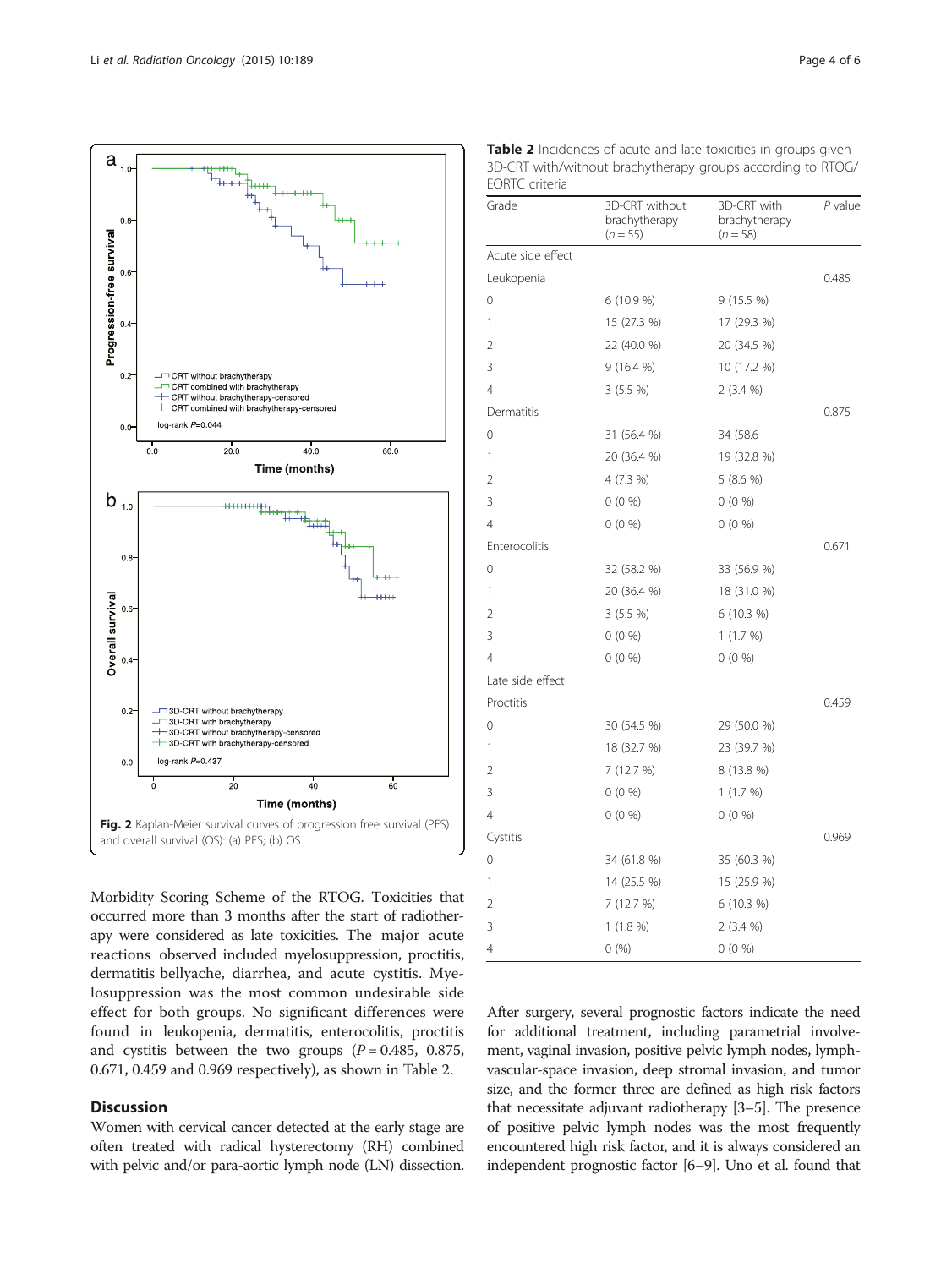the 5-year OS rates for patients with and without pelvic lymph node metastasis were 52 and 89 %, respectively, and the relapse-free survival rates for those patients were 44 and 83 %, respectively [\[13\]](#page-5-0). Stock RG et al. reported that patients who received postoperative whole pelvic irradiation had significantly improved pelvic control, disease-free survival, and overall survival rates [\[8\]](#page-5-0). However, most patients with LN metastasis received adjuvant postoperative radiotherapy and platinum-based chemotherapy without vaginal brachytherapy, and intracavitary radiotherapy was only combined with external-beam radiotherapy at some institutions and only in cases with involved vaginal resection margins [\[14, 15](#page-5-0)]. Few studies have assessed the postoperative survival outcomes of patients with pelvic lymph node metastasis with/without brachytherapy. Therefore, the current study investigated the impact of vaginal brachytherapy in patients with pelvic lymph node metastasis after RH and attempted to determine whether brachytherapy was neces-sary in these patients [[16](#page-5-0), [17](#page-5-0)].

In this retrospective study, we compared the DFS of patients with pelvic lymph node metastasis who received pelvic external beam radiotherapy with brachytherapy postoperatively to those of patients who received pelvic EBRT alone. The Kaplan-Meier survival analysis demonstrated that PFS differed significantly between these two groups. The 5-year progression-free survival rate was higher in patients treated with 3D-CRT combined with vaginal brachytherapy than in those treated with pelvic EBRT alone. Patient prognosis and the pattern of treatment failure correlated with the method of treatment. Patients in the combined group had less local progression than those in the group given pelvic EBRT alone. For patients who received pelvic RT only, the most common first site of relapse was the pelvis; in contrast, only one of the patients treated with external beam RT plus brachytherapy experienced pelvic recurrence, suggesting that pelvic EBRT alone is not adequate to prevent local recurrence.

Intracavitary brachytherapy involves the application of a radioactive source in close proximity to the upper part of vaginal cuff, which allows for a high dose to the tumor bed with relative sparing of the surrounding normal structures and are often given after EBRT is completed. As Kim et al. found that among patients who had received postoperative radiotherapy, 41 % failed in the pelvis, and mainly at vaginal wall and vaginal cuff, which partly explains the improved PFS at combined treatment group in the current study [[18](#page-5-0)]. The benefit of vaginal cuff brachytherapy can also be found in other type of gynecological cancer, for example, the results of Low's study found that adjuvant chemotherapy, EBRT, and vaginal brachytherapy for high risk endometrial cancer patients demonstrated 15 % pelvic recurrence and 0 % vaginal recurrence [[19](#page-5-0)]. The reduction in local recurrence with the addition of

brachytherapy will benefit a larger number of patients at high-risk and will result is a higher DFS rate [[7, 20\]](#page-5-0).

To maximize PFS while minimizing treatment-related morbidity, it is important to determine the risks and benefits of adjuvant RT and chemotherapy after radical surgery for each patient individually. Although complications are often underreported in retrospective reports, the majority of patients are able to finish the prescribed radiation regimen, including both external beam radiation and brachytherapy, and most patients undergo radiation therapy with minimal side effects. The rates of acute and late complications in our study were acceptable and comparable to those of previous reports, such as a report by Sedlis of severe and life-threatening toxicities in 6 % of irradiated patients [\[21\]](#page-5-0). Moreover, side effects at bladder or rectum with the addition of brachytherapy were not significantly to the recorded doses. These results indicate that the combination of adjuvant therapy with brachytherapy was well-tolerated and that this treatment regimen should be recommended as a more effective method for postoperative adjuvant RT in node-positive cervical cancer patients. However, the reported rate of brachytherapy use was lower than expected, as the equipment and number of staff were insufficient to perform brachytherapy in some gynecologic oncology departments, especially in small non-academic institutions [[22](#page-5-0), [23](#page-5-0)].

In conclusion, we observed that the combination of pelvic EBRT and concomitant chemotherapy with vaginal brachytherapy was more effective for the treatment of pelvic node-positive cervical cancer than pelvic EBRT and concomitant chemotherapy alone. The inclusion of brachytherapy reduced the local recurrence rate of cervical cancer, which led to a higher disease-free survival rate, and did not increase the rates of side effects, such as hematologic toxicity. Additionally, the incidence of late side effects was similar between the two treatment groups. This preliminary study suggests that pelvic EBRT with vaginal brachytherapy is feasible and may have significant clinical implications for cervical cancer treatment; therefore, brachytherapy should be considered in future treatment strategies for patients who are candidates for post-irradiation RT after surgical treatment.

The limitations of our study include the methodological uncertainties of the diagnostic procedures and the relatively low number of patients available for assessment. There are also several limitations in this study. Firstly, different types of radical hysterectomy were not compared, and para-aortic LN dissection was not performed routinely, which is also a prognostic factor for PFS and OS. Secondly, no concrete treatment policy about addition of brachytherapy has been build, which make the adding of brachytherapy depending the discretion of the gynecologic oncologist. Moreover, due to the retrospective design of this study, recall bias is likely to exist. Therefore future